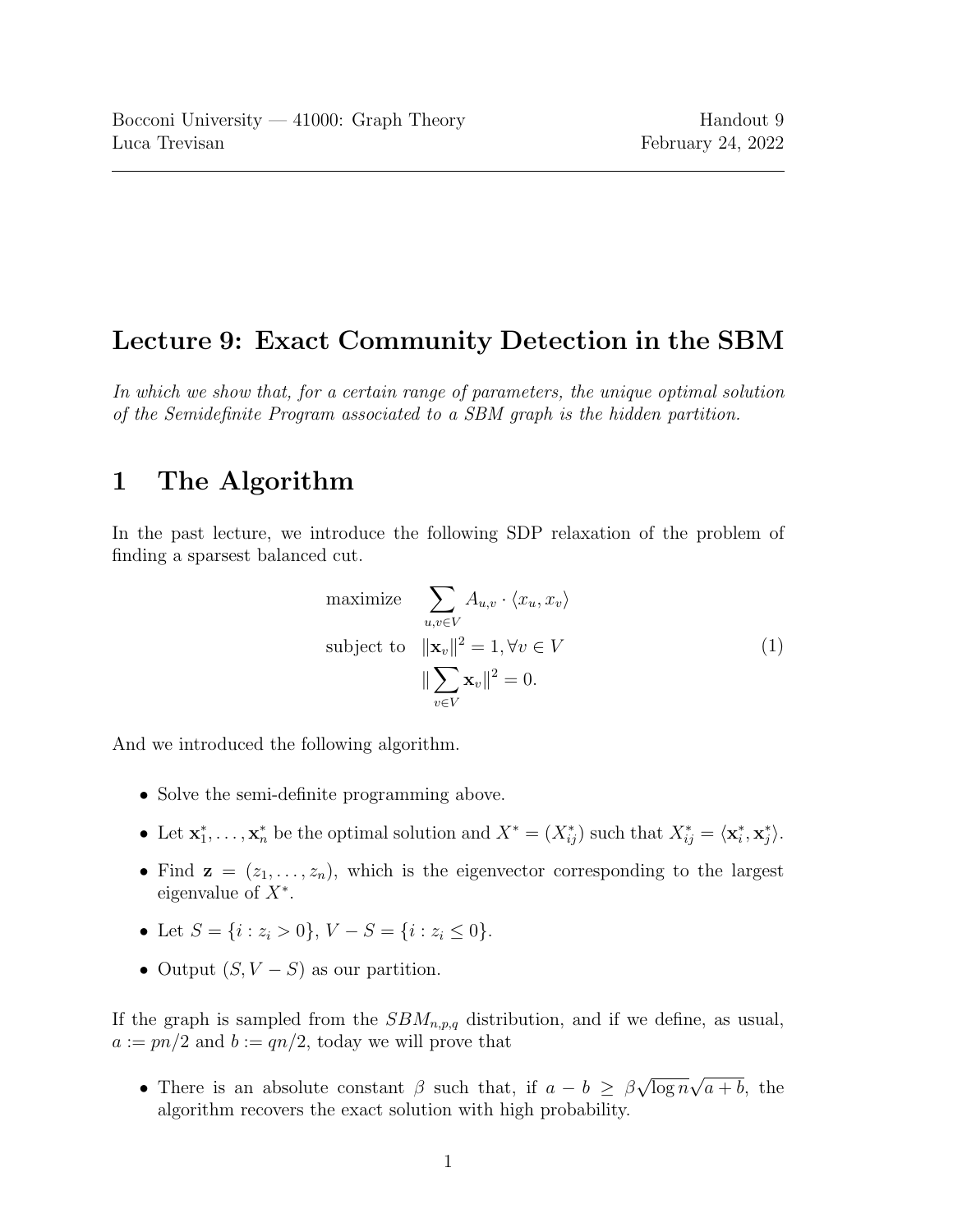If  $\chi \in {\pm 1}^n$  is the vector such that  $\chi_v = -1$  for  $v \in V_1$  and  $\chi_v = 1$  for  $v \in V_2$ , where  $(V_1, V_2)$  is the hidden partition, our goal will be to show that, with high probability, the unique optimal solution  $X^*$  of the SDP is  $X^* = \chi \chi^T$ , so the eigenvector of its largest eigenvalue is  $\chi$  and the reconstruction is exact.

We will need to show that all feasible solutions  $X \neq \chi \chi^T$  have an objective function value smaller than the objective function value of  $\chi \chi^T$ , and so we need tools to upper bound the value of feasible solutions. Such tools will come from the theory of *duality* of Semidefinite Programming. In order to introduce such ideas, we will first revisit duality in Linear Programming.

## <span id="page-1-0"></span>2 LP and SDP duality

Duality provides a method to upper bound the optimal value of maximization problems (and lower bound the optimal value of minimization problems). In the linear case, suppose we start with a maximization LP:

$$
\max c^T x \text{ s.t. } Ax = b, x \ge 0,
$$

where  $c \in \mathbb{R}^n$ ,  $b \in \mathbb{R}^m$  and  $A \in \mathbb{R}^{m \times n}$  is a matrix of constraint coefficients.

If we wanted to certify that any feasible point for this LP satisfied a certain upper bound on  $c^T x$ , one natural strategy is to attempt to represent c as a linear combination of the rows  $a_j$  of A. Indeed, if we managed to write  $c = \sum_{j=1}^m y_j a_j$ , we would necessarily get that *any* feasible point had value exactly equal to

$$
\sum_{j=1}^{m} y_j a_j^T x = y^T A x = b^T y.
$$

Due to the non-negativity constraint on  $x$ , however, we do not need to require that  $c$ be a linear combination of the rows of A. Instead, it suffices to look for coefficients  $y_i$ such that  $c \le \sum_{j=1}^m y_j a_j = A^T y$ . Any such y yields an upper bound on the optimum of  $b<sup>T</sup>y$ . The problem of finding the optimal lower bound by this method is also an LP, given by:

$$
\min b^T y \quad \text{s.t.} \quad A^T y \ge c.
$$

In the language of duality theory, [\(2\)](#page-1-0) is the *primal* program and (2) is the *dual*.

The informal argument we sketched above can be formalized as the following chain of inequalities to prove that the value of the dual [\(2\)](#page-1-0) is an upper bound on the value of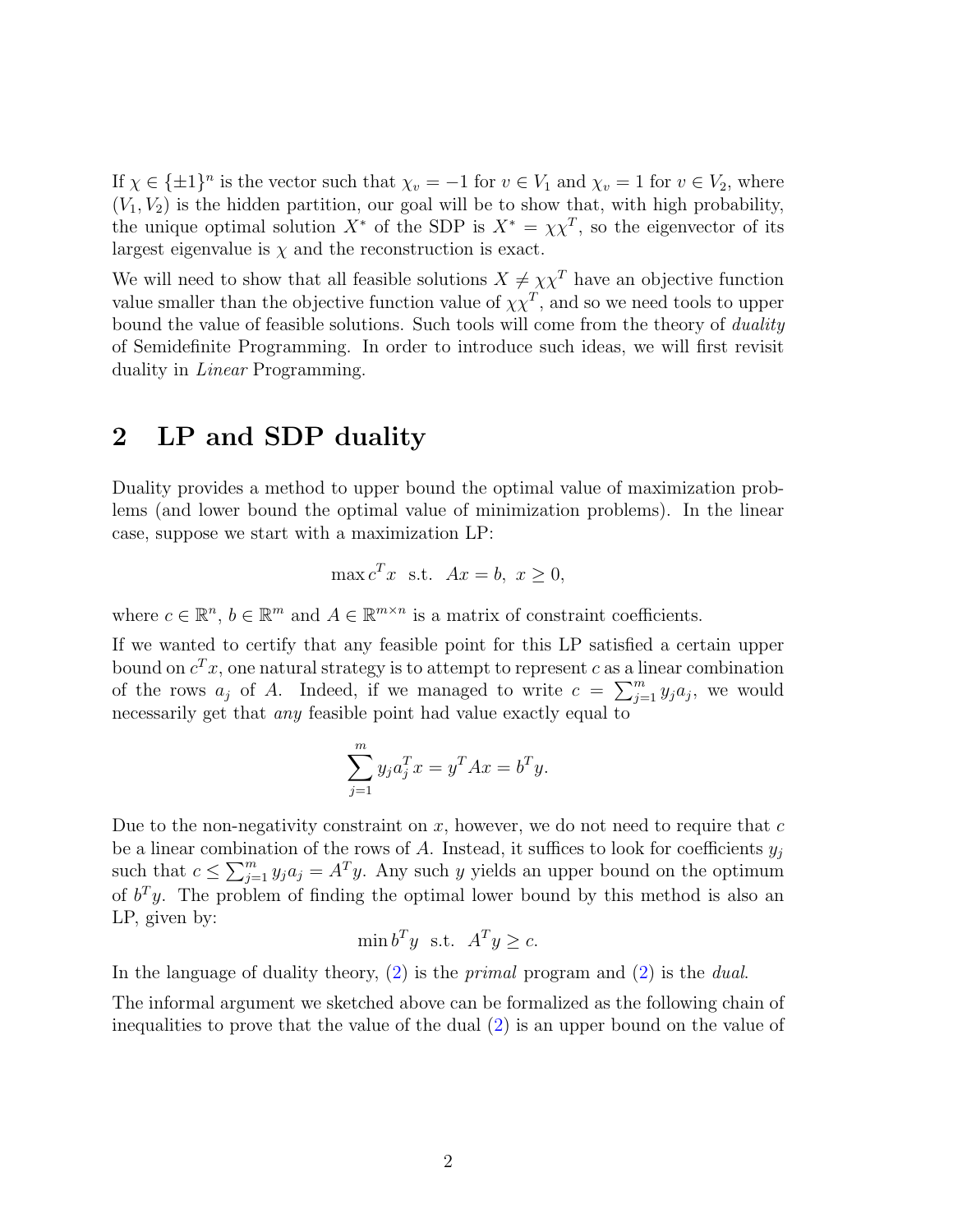the primal [\(2\)](#page-1-0). Indeed, if  $x \in \mathbb{R}^n$  is primal feasible and  $y \in \mathbb{R}^m$  is dual feasible, then

$$
c^{T}x \leq \left(A^{T}y\right)^{T}x,
$$
  
=  $y^{T}Ax$   
=  $y^{T}b$   
=  $b^{T}y$ ,

and the claim follows.

A similar construction can be defined for SDPs. To see how this works, let  $\bullet$  denote the matrix inner product on  $\mathbb{R}^{n \times n}$ . That is,  $M \bullet M'$ :  $= \sum_{i,j} M_{ij} M'_{ij}$ . An SDP can then be expressed as

$$
\max C \bullet X, \text{ s.t. } A^{(j)} \bullet X = b_j, 1 \le j \le m, X \succeq 0
$$

where the matrices  $A^{(j)} \in \mathbb{R}^{n \times n}$  and the notation  $M \succeq M'$  is understood as meaning that  $M - M'$  is a PSD matrix.

We can attempt to port over the idea of the LP dual to this new setting as follows:

$$
\min b^T y \quad \text{s.t.} \quad \sum_{j=1}^m y_j A^{(j)} \succeq C.
$$

We now prove that in fact this construction yields weak duality in the sense that the optimum of  $(2)$  is an upper bound on the optimum of  $(2)$ .

For this, again suppose  $X \in \mathbb{R}^{n \times n}$  is primal feasible and  $y \in \mathbb{R}^m$  is dual feasible (that is, feasible for  $(2)$ ). We then observe that

$$
b^T y = \sum_{j=1}^m y_j b_j
$$
  
= 
$$
\sum_{j=1}^m y_j (A^{(j)} \bullet X)
$$
  
= 
$$
\left[ \sum_{j=1}^m y_j A^{(j)} \right] \bullet X.
$$

Now the only question is, how do we relate  $\left[\sum_{j=1}^m y_jA^{(j)}\right]$ • X to  $C \cdot X$  given that  $\left[\sum_{j=1}^m y_j A^{(j)}\right]$  $\geq C$ ? The following lemma answers this question for us.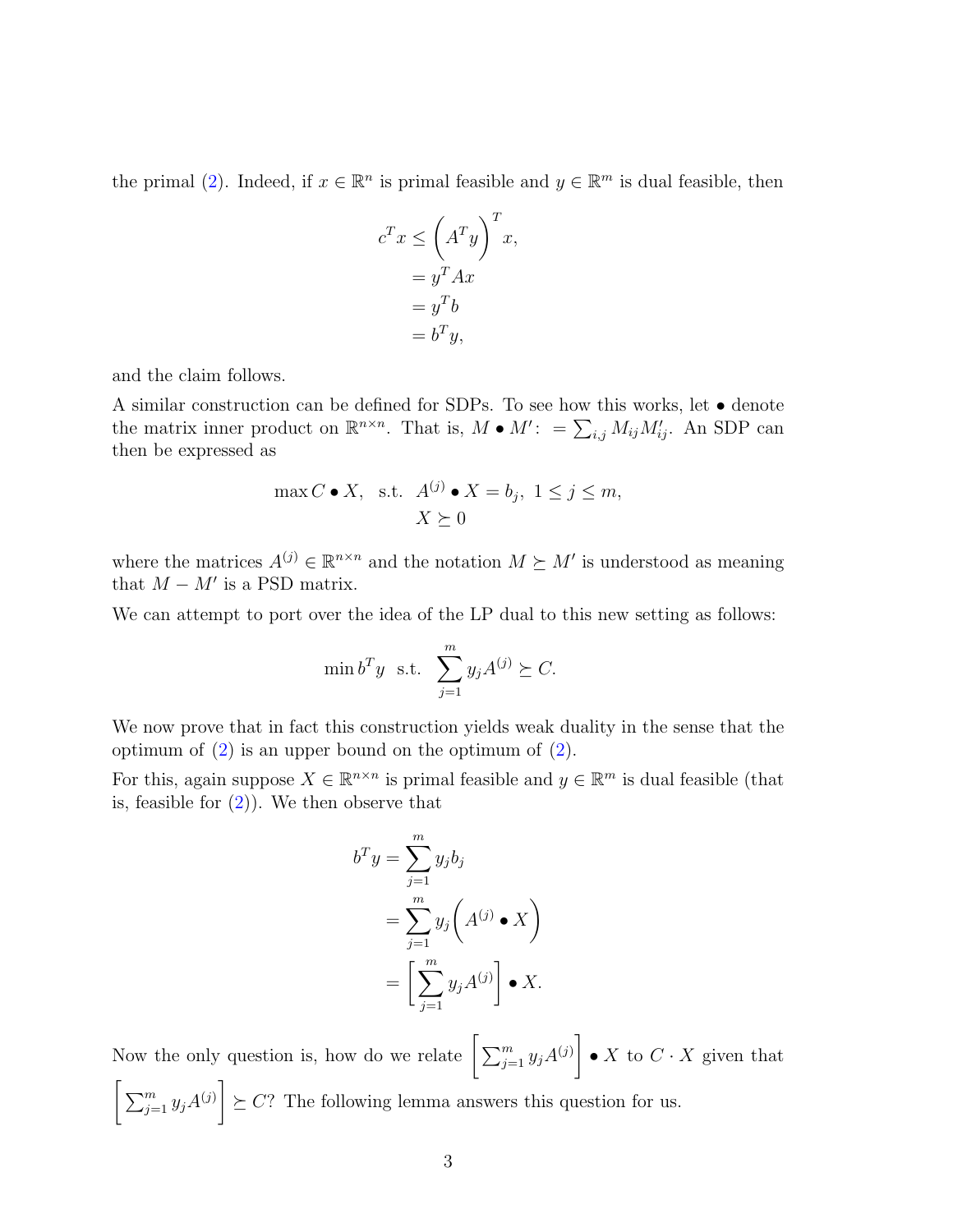<span id="page-3-0"></span>**Lemma 1** Suppose A,  $B \in \mathbb{R}^{n \times n}$  are PSD. Then  $A \bullet B \ge 0$ .

PROOF: Recall that we may write  $A = \sum_{k=1}^{n} \lambda_k v_k v_k^T$ , where each  $\lambda_k \geq 0$  and the  $v_k$ form an orthonormal basis for  $\mathbb{R}^n$ . By linearity of the matrix inner product, we then have

$$
A \bullet B = \sum_{k=1}^{n} \lambda_k \cdot \left(v_k v_k^T \bullet B\right).
$$

But now we notice that

$$
v_k v_k^T \bullet B = \sum_{i=1}^n \sum_{j=1}^n v_{k,i} v_{k,j} \cdot B_{ij}
$$

$$
= v_k^T B v_k \ge 0.
$$

Since each  $\lambda_k \geq 0$ , we conclude that  $A \bullet B \geq 0$ , as required.  $\Box$ 

Applying the conclusion of Lemma [1](#page-3-0) to the result of the chain of inequalities [\(2\)](#page-1-0), we find

$$
b^T y \ge \left[ \sum_{j=1}^m y_j A^{(j)} \right] \bullet X \ge C \bullet X.
$$

Taking a minimum over the LHS and a maximum over the RHS yields the comparison of optima that we sought.

## <span id="page-3-1"></span>3 Duality for the SBM

To see how duality can help us with the SBM, let's first rewrite the SDP relaxation of the minimum balanced cut problem in a way that looks more like the SDP we analyzed above.

Our SDP can be formulated as

$$
\max A \bullet X \quad \text{s.t.} \quad E_{ii} \bullet X = 1, \ 1 \le i \le n
$$

$$
J \bullet X = 0,
$$

$$
X \succeq 0.
$$

where we used  $E_{ii}$  to denote the matrix that is equal to 1 in the position  $(i, i)$  and is zero everywhere else.

We note that in the notation of  $(2)$ , we can let the constraint index run from 0 to n and set  $A^{(0)} = J$  and  $A^{(j)} = E_{jj}$  for  $1 \le j \le n$ . The constraint vector is then  $b = (0 \ 1^n) \in \mathbb{R}^{n+1}.$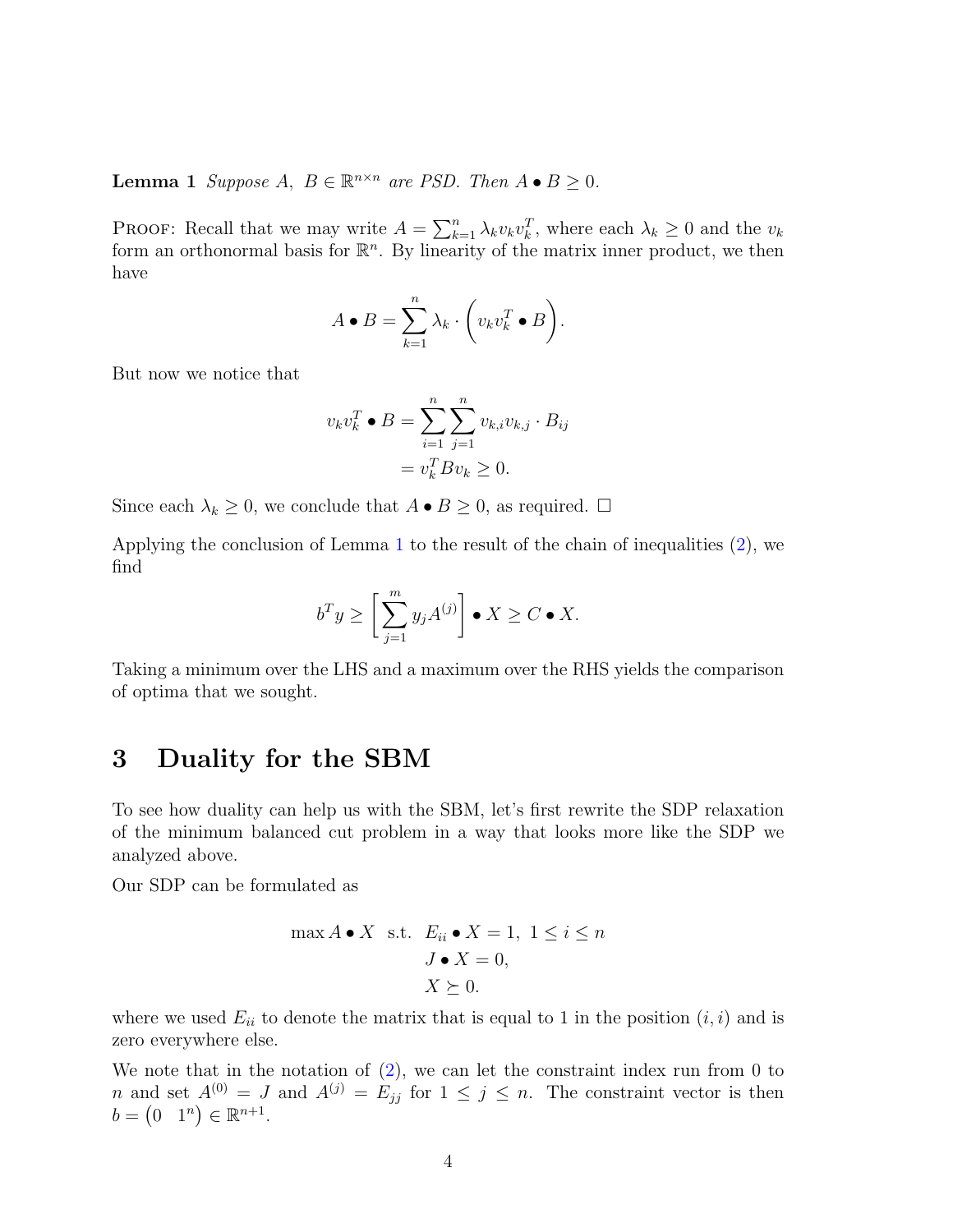We are now in a position to write down the dual. For convenience in what follows, we shall view the dual variable as  $(y_0, y) \in \mathbb{R}^{n+1}$ , so the notation will be slightly different from the dual formulation [\(2\)](#page-1-0). In the modified notation, we have

$$
\min \sum_{i=1}^{n} y_i \text{ s.t. } \text{diag}(y) + y_0 J \succeq A,
$$

where for any vector  $v \in \mathbb{R}^n$ , diag(v) denotes the corresponding diagonal matrix whose entry at  $(i, i)$  is  $v_i$ .

#### 4 Exact Reconstruction in the SBM

We are now ready to prove our main result, that we state formally below. As usual,  $a = \frac{pn}{2}$  $\frac{m}{2}$  is the average internal degree and  $b = \frac{qn}{2}$  $\frac{m}{2}$  is the average external degree.

**Theorem 2** There exists a universal constant  $\beta > 0$  such that whenever  $a - b > 0$  $\beta\sqrt{\log n}\sqrt{a+b}$ , the solution of the SDP relaxation [\(1\)](#page-0-0) is given by  $\chi\chi^T$ . In particular, solving the SDP relaxation yields exact recovery in the SBM in this regime.

#### 4.1 A candidate dual certificate

The main idea behind our proof is that we already know a primal feasible solution to the SDP relaxation  $(1)$ . Indeed, we can just set

<span id="page-4-0"></span>
$$
X_{ij} = \begin{cases} 1 & \text{if } i \text{ and } j \text{ are in the same community,} \\ -1 & \text{otherwise.} \end{cases}
$$
 (2)

Clearly  $X_{ii} = 1$  for all  $1 \leq i \leq n$  and  $J \bullet X = 0$  because the communities have the same size. Meanwhile,  $X = \chi \chi^T$ , where  $\chi$  is the indicator of the cut, so it is also PSD. Thus, it is a feasible point for the primal SDP [\(3\)](#page-3-1) and corresponds to the optimum of the unrelaxed combinatorial problem.

Our aim is to show that actually the feasible solution [\(2\)](#page-4-0) is the unique optimal solution. The first step toward this goal is to show that it is in fact optimal, and we shall do this by exhibiting a dual solution whose dual objective value is equal to the primal value of the combinatorial solution.

Notice that the value of the combinatorial solution in the primal is given by

$$
A \bullet X = \sum_{i=1}^{n} \left[ \sum_{j \text{ in same community as } i} A_{ij} - \sum_{j \text{ in other community}} A_{ij} \right]
$$
  
= 
$$
\sum_{i=1}^{n} \left( a_i - b_i \right),
$$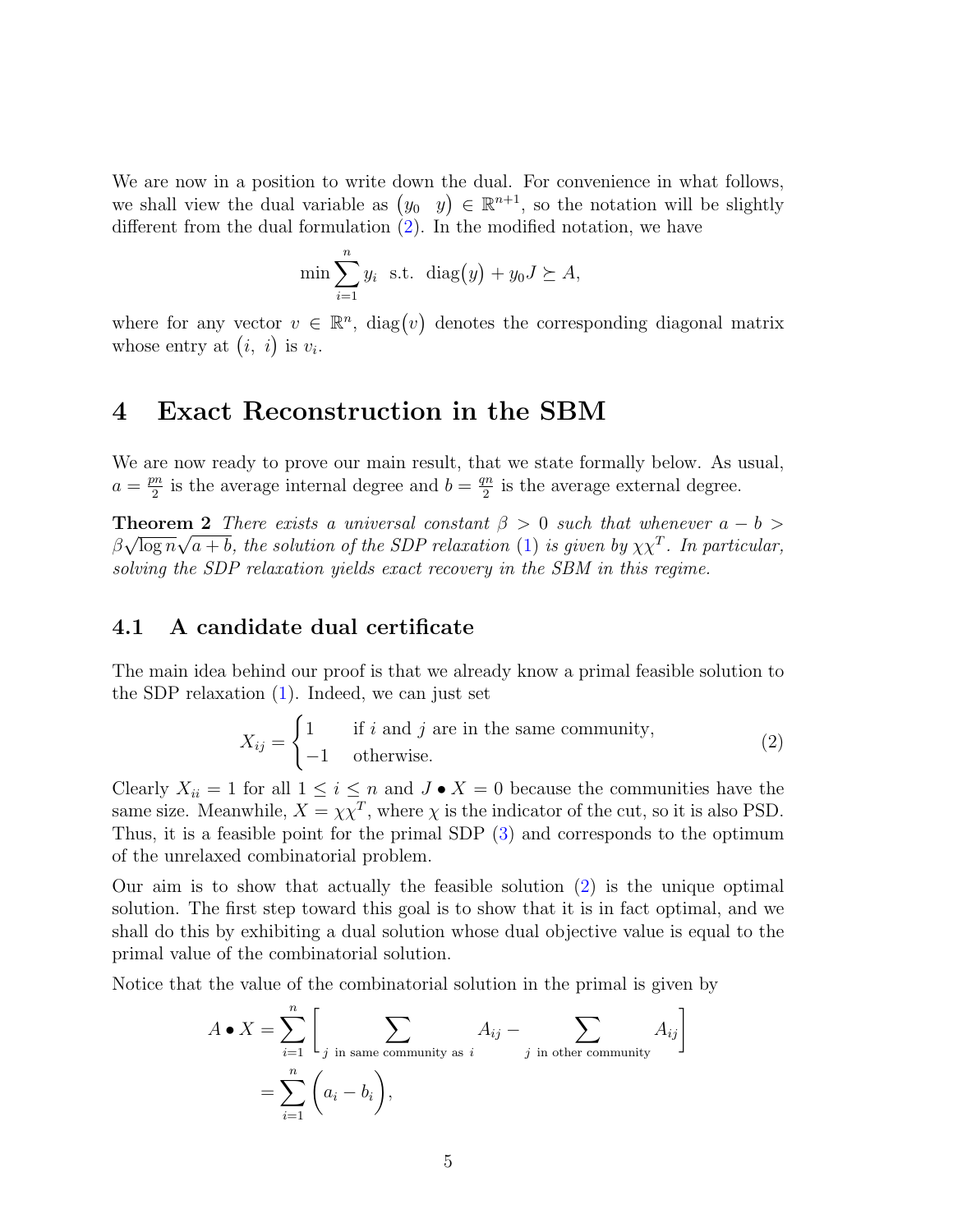where  $a_i$  is the within-community (or internal-) degree of i and  $b_i$  is the crosscommunity (or external-) degree of i.

A candidate for a dual solution with the same objective value is thus given by taking

$$
y_i = a_i - b_i
$$
,  $1 \le i \le n$ , and  $y_0 = \frac{a+b}{n}$ ,

where the latter only matters for feasibility and not the objective value. We stress that this vector is actually a random variable, since the  $a_i$  and  $b_i$  are random quantities.

It is clear by inspection that [\(4.1\)](#page-4-0) specifies dual variables that achieve the value of the combinatorial solution  $(2)$ . The only question is whether this specification of the variables yields a dual feasible point. The main thrust of the proof is thus to show that, with high probability, the proposed dual solution is indeed feasible—and therefore optimal, since it achieves a primal feasible value of the objective function.

Feasiblity of the proposed dual certificate is equivalent to the positive definiteness condition

$$
M: = \text{diag}(y) + y_0 J - A \succeq 0.
$$

We shall actually prove a stronger statement that will be useful for the complementary slackness part of the proof. We intend to show that (a)  $M\chi = 0$  with probability 1, where again  $\chi$  is the indicator of the cut and that (b)  $x^T M x > 0$  for all nonzero  $x \perp \chi$  with high probability.

The first statement (a) we shall directly verify below. The second (b) will follow from a matrix concentration argument: we shall show that apart from one eigenvalue of 0 corresponding to  $\chi$ , the eigenvalues of  $\mathbb{E}[M]$  are all  $a - b$  and we will then argue that with high probability  $||M - \mathbb{E}[M]||_{op} \leq O(\sqrt{\log n}\sqrt{a+b})$ , which will yield the theorem when  $a - b > c\sqrt{\log n}\sqrt{a+b}$  for a suitable absolute constant  $c > 0$ . √

To verify that  $M\chi = 0$  with probability 1, we compute

$$
M\chi = \text{diag}(y) \cdot \chi - A\chi + J\chi
$$

$$
= \text{diag}(y) \cdot \chi - A\chi,
$$

where we have used balance to deduce  $J\chi = 0$ . We now observe that

 $\overline{\phantom{a}}$ 

$$
(\mathrm{diag}(y)\cdot \chi)_i = (a_i - b_i)\chi_i,
$$

while

$$
(A\chi)_i = \sum_{j=1}^n A_{ij} \chi_j
$$
  
=  $\chi_i \sum_{j=1}^n A_{ij} \chi_i \chi_j$   
=  $(a_i - b_i) \chi_i$ ,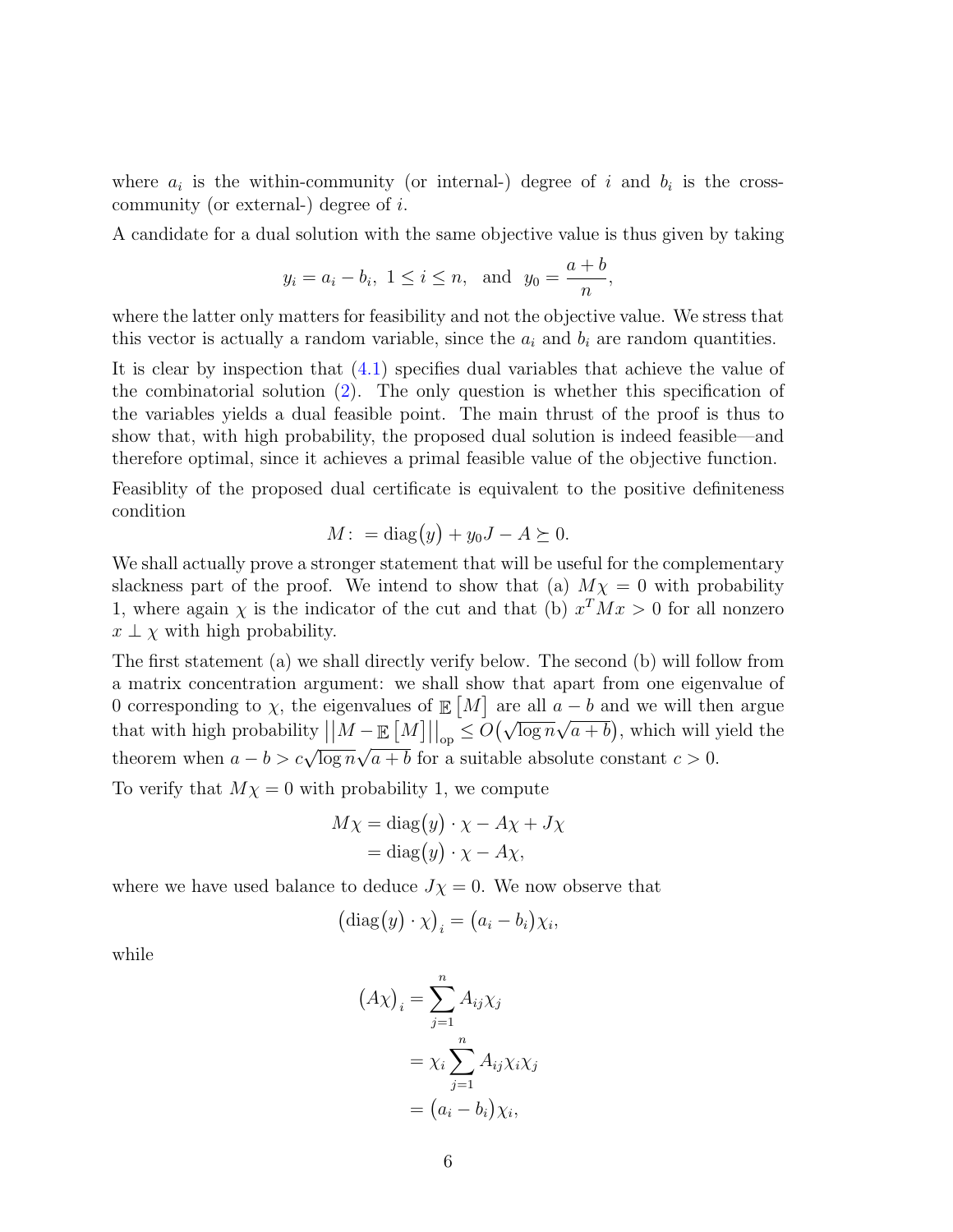where we have used the fact that  $\chi_i \chi_j = 1$  if i and j are in the same community and  $-1$  otherwise. Thus, diag $(y)\chi = A\chi$  and the claim follows.

On the other hand, we observe  $\mathbb{E}[y_i] = \mathbb{E}[a_i - b_i] = a - b$  for  $1 \le i \le n$ . Thus,

$$
\mathbb{E}\left[M\right] = (a - b) \cdot I + \frac{a + b}{n} \cdot J - \mathbb{E}\left[A\right]
$$

$$
= (a - b) \cdot I + \frac{a + b}{n} \cdot J - \frac{a + b}{n} \cdot J - \frac{a - b}{n} \cdot \chi \chi^{T}
$$

$$
= (a - b) \cdot I - \frac{a - b}{n} \cdot \chi \chi^{T}.
$$

It is now clear that  $\chi$  is in the nullspace of  $\mathbb{E}[M]$  (as it must be since it is in the nullspace of M with probability 1) and that all the other eigenvalues of  $\mathbb{E}[M]$  are  $a - b$ , as claimed.

We now make the following claim without proof. The proof uses a matrix analog of the Chernoff bound (the "Matrix Bernstein inequality").

Lemma 3 With high probability over the choice of the graph,

$$
||M - \mathbb{E}[M]|| \le O(\sqrt{\log n} \sqrt{a+b})
$$

The following Lemma is the core of our analysis. (Note that it is not a probabilistic statement.)

**Lemma 4** Suppose that  $b - a > ||M - \mathbb{E}[M||]$ . Then the solution  $X = \chi \chi^T$  is the unique optimum for the minimum bisection SDP.

PROOF: We begin by showing that  $y_0, \ldots, y_n$  defined above is feasible for the dual, which implies that  $\chi \chi^T$  is an optimal solution. Let x be any vector, and write  $\mathbf{x} = \alpha \chi + \mathbf{y}$ , where **y** is orthogonal to  $\chi$ . Then

$$
\mathbf{x}^T M \mathbf{x} = (\alpha \chi + \mathbf{y})^T M (\alpha \chi + \mathbf{y})
$$
  
=  $\alpha^2 \chi^T M \chi + 2\alpha \mathbf{y} M \chi + \mathbf{y}^T M \mathbf{y}$   
=  $\mathbf{y}^T M \mathbf{y}$ 

where the last line uses the fact, which we established before, that  $M\chi = 0$  for every graph. Since **y** is orthogonal to  $\chi$ , we have

$$
\mathbf{y}^T(\mathbb{E} M)\mathbf{y} = (a - b) \cdot ||\mathbf{y}||^2
$$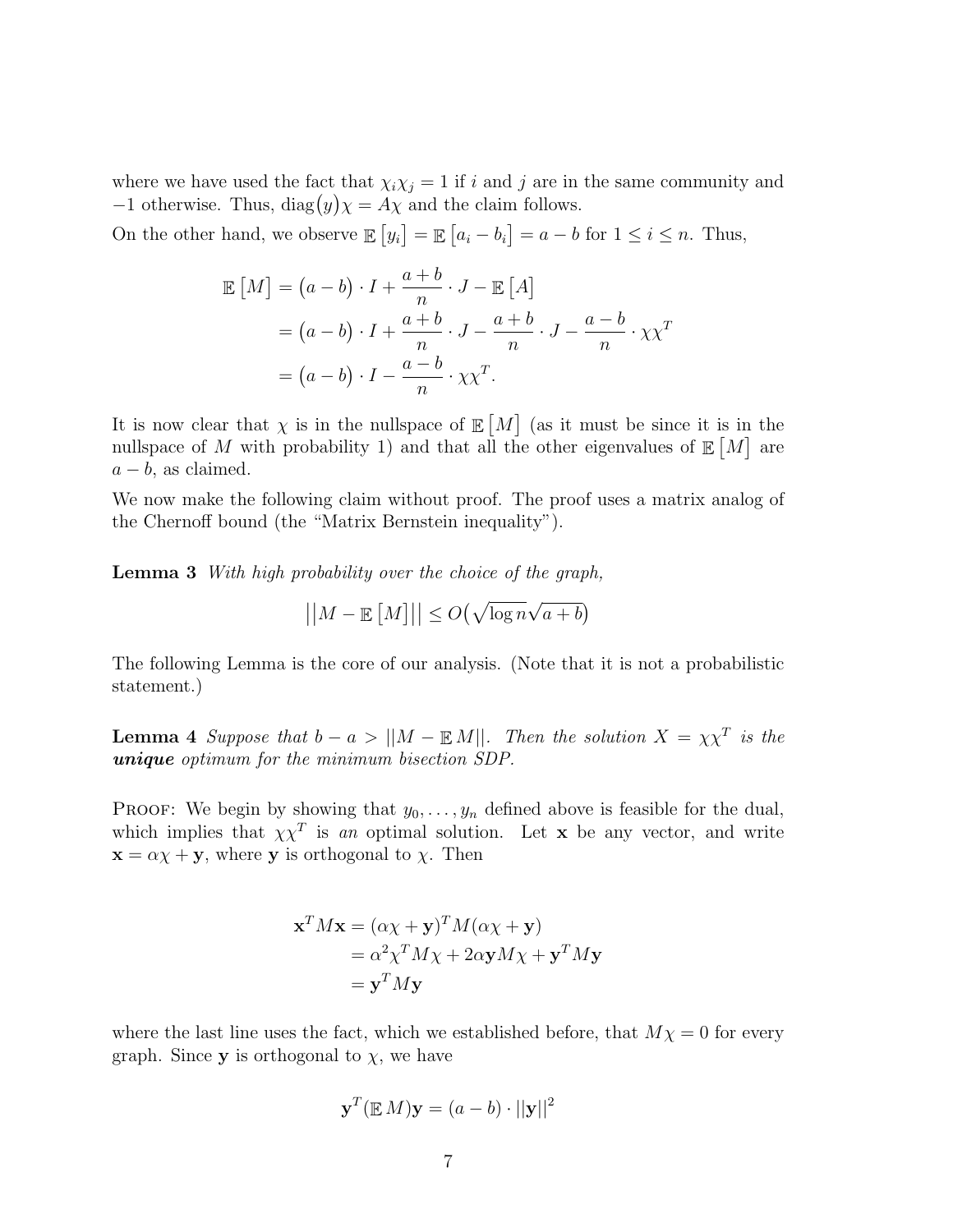and, by definition of spectral norm and the assumption of the lemma, we have that, if  $y \neq 0$ ,

$$
\mathbf{y}^T M \mathbf{y} \ge \mathbf{y}^T (\mathbb{E} M) \mathbf{y} - ||M - \mathbb{E} M|| \cdot ||\mathbf{y}||^2 = (a - b - ||M - \mathbb{E} M||) \cdot ||\mathbf{y}||^2 > 0
$$

We conclude that

$$
\mathbf{x}^T M \mathbf{x} \ge 0
$$

for every **x**, meaning that  $M \succeq \mathbf{0}$ , and that

$$
\mathbf{x}^T M \mathbf{x} > 0
$$

for every **x** that is not a multiple of  $\chi$ . From the fact that  $M$  is PSD we have

$$
\sum_{v} (a_v - b_v) = \text{Cost}(\{\mathbf{x}_v\}_{v \in V}) = A \cdot X
$$
\n
$$
\leq [\text{diag}(a_1 - b_1, \dots, a_n - b_n) + \frac{a+b}{n} \cdot J] \cdot X
$$
\n
$$
\leq \text{diag}(a_1 - b_1, \dots, a_n - b_n) \cdot X + \frac{a+b}{n} [J \cdot X]
$$
\n
$$
= \sum_{v} y_v \cdot X_{v,v} + \frac{a+b}{n} \cdot \sum_{u,v} \langle \mathbf{x}_u, \mathbf{x}_v \rangle
$$
\n
$$
= \sum_{v} y_v + \frac{a+b}{n} ||\sum_{v} \mathbf{x}_v||^2
$$
\n
$$
= \sum_{v} (a_v - b_v)
$$

Which implies that  $\chi \chi^T$  is an optimal solution. Let now X be any other optimal solution.

Thus, all of the above inequalities are actually equalities, and we have:

$$
A \cdot X = [\text{diag}(a_1 - b_1, \dots, a_n - b_n) + \frac{a+b}{n} \cdot J] \cdot X
$$
  
which implies  $[\text{diag}(a_1 - b_1, \dots, a_n - b_n) + \frac{a+b}{n} \cdot J - A] \cdot X = M \cdot X = 0$ 

To show uniqueness of our solution  $\chi \chi^T$ , it suffices to show that the  $X = \chi \chi^T$  is the only solution that satisfies  $M \cdot X = 0$ .